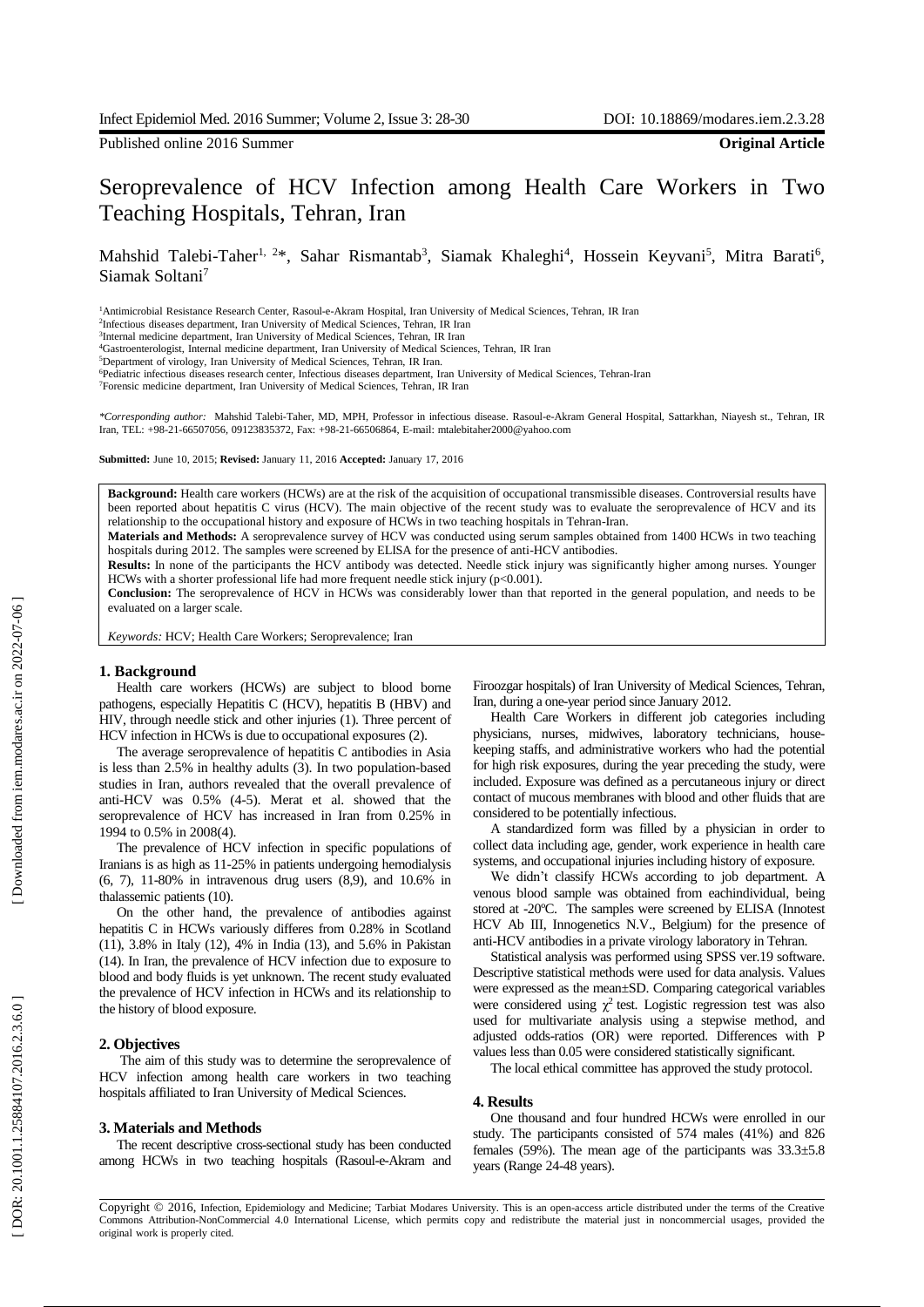The characteristics of the study subjects are shown in Table1. In all HCWs the results of anti -HCV antibodies were negative. According to the HCV prevalence among HCWs, no risk factors

were assessed. Three hundred and sixty -eight cases (26.3%) had at least one exposure during the preceding year. No major difference between the prevalence of exposure amongst male and female groups (p=0.5 2 ) were found. Nurses had the highest level of exposure (43.2%), and there was noteworthy difference between nursing and other job categories (p<0.001). Significant relationship was found between job experience, age , and the percentage of job related exposure (p<0.001).

Multivariate analysis revealed significant differences between age, job category, and job experience and exposure (Table 2).

# **5. Discussion**

Although hepatitis C virus (HCV) infection is considered as a health problem in high risk groups such as patients undergoing hemodialysis, intravenous drug users, its prevalence in HCWs is still negotiable.

HCWs are considered as a high risk group for blood borne infections ( 15) but according to the various range of endemicity of HCV infection, the prevalence of HCV among HCWs are different. In countries with low endemicity such as Iran, Turkey, and England , infection risk seems to be extremely low for HCWs ( 1 6 -18 ) . Lodi et al. reported that dental health care workers in England had a slightly increased risk of HCV infection compared to general population (18 ) .

Higher risk of exposure to blood -borne viruses has been reported in developing countries (19 ), the rate of exposure was different in several studies from 69% among HCWs in South Africa ( 2 0 ), 43.4% in Iran ( 2 1 ), and 31.4% in Germany (1) . In this

study, 368 cases (26.3%) were exposed to blood or other infectious body fluids at least once in the previous year.

The results of our study showed that none of the included HCWs were infected by HCV using ELISA method. Considering the HCV infection prevalence in Iran, the results were predictable, and our finding was consistent with similar studies (16, 21 , 22) .

In our research, similar to the findings by others, the highest rate of exposure was found among nurses (23 -25 ) . On the other hand, HCWs with a shorter professional life had more frequent exposure to blood and other body fluids. Some researchers attributed this to work overload , insufficient training, lack of experience , and refusal to use protective equipments (22, 23, 26, 27) . More serious educational programs and policy may help to reduce the rate of exposure in this specific group of patients. Male and female groups were not significantly different

considering the exposure rate. Bowman et al. showed that most needle stick injuries occurred among male HCWs younger than 30 years old (28), while another study reported that female HCWs experienced more frequent injuries in comparison with their male colleagues (29).

#### **6. Conclusion**

In conclusion, hepatitis C infection was uncommon in the sample group of Iranian HCWs . They do not seem to be at higher risk than other individuals. Applying educational programs for standard precautions in order to reduce occupational exposures risks in our hospitals may explain the lower rate of exposure. Despite all these, it should also be considered that a group of HCWs had never or rarely reported their needle stick injuries.

The limitation of our study was that the exposure was to unknown cases with imprecise infection history. Performing a large scale study to determine the transmission rate of HCV in HCWs who are exposed to HCV infected patients is recommended.

|                              | Table 1. Demographic data of 1400 HCWs. |                  |                   |                        |                |
|------------------------------|-----------------------------------------|------------------|-------------------|------------------------|----------------|
| <b>Characteristic</b>        |                                         | Total $(n=1400)$ | Exposed $(n=368)$ | Non-Exposed $(n=1032)$ | <b>P-value</b> |
|                              |                                         |                  |                   |                        |                |
| Gender                       |                                         |                  |                   |                        | 0.5            |
|                              | Female                                  | 826 (59%)        | 212 (25.7%)       | 614 (74.3%)            |                |
|                              | Male                                    | 574 (41%)        | 156 (27.2%)       | 418 (72.8%)            |                |
| Age (Year)                   |                                         |                  |                   |                        | 0.001          |
|                              |                                         | $33.3 \pm 5.8$   | $32.1 \pm 4.9$    | $33.7 \pm 6.06$        |                |
| <b>Job Category</b>          |                                         |                  |                   |                        | 0.001          |
|                              | Physician                               | 854 (61%)        | 212 (24.8%)       | 642 (75.2%)            |                |
|                              | <b>Nurse</b>                            | 317 (22.6%)      | 137 (43.2%)       | 180 (56.8)             |                |
|                              | Laboratory Technician                   | 162(11.6%)       | $12(7.4\%)$       | 150 (92.6%)            |                |
|                              | Midwife                                 | 24 (1.7%)        | 0                 | 24 (100%)              |                |
|                              | <b>Administrative Workers</b>           | $22(1.6\%)$      | $2(9.1\%)$        | $20(90.9\%)$           |                |
|                              | Housekeeper                             | 21 (1.5%)        | $5(23.8\%)$       | $16(76.2\%)$           |                |
| <b>Job Experience (Year)</b> |                                         |                  |                   |                        | 0.001          |
|                              |                                         | $13.3 \pm 5.8$   | $12.1 + 5.6$      | $13.5 \pm 5.2$         |                |

**Table 2.** Logistic regression results regarding the relationship between being exposed and the variables.

| <b>Table 2:</b> Equine regression results regulantly the relationship between being exposed and the variables. |                |                          |                          |  |  |  |
|----------------------------------------------------------------------------------------------------------------|----------------|--------------------------|--------------------------|--|--|--|
| Variable                                                                                                       | Odds Ratio(OR) | $0.95$ CI* for OR        | P.value                  |  |  |  |
| Gender                                                                                                         | 0.82           | $0.64 - 1.06$            | 0.1                      |  |  |  |
| Age                                                                                                            | 0.96           | $0.94 - 0.98$            | 0.003                    |  |  |  |
| <b>Job</b> experience                                                                                          | 0.86           | $0.79 - 0.91$            | 0.02                     |  |  |  |
| <b>Job</b> category                                                                                            | 0.51           | $0.42 - 0.63$            | < 0.001                  |  |  |  |
| Physician                                                                                                      | 1.8            | $1.05 - 2.4$             | < 0.001                  |  |  |  |
| Nurse                                                                                                          | 2.16           | 1.31-3.18                | < 0.001                  |  |  |  |
| L. technician                                                                                                  | 0.8            | $0.5 - 1.5$              | 0.5                      |  |  |  |
| Midwife                                                                                                        |                | $\overline{\phantom{0}}$ | $\overline{\phantom{0}}$ |  |  |  |
| Administrative                                                                                                 |                |                          |                          |  |  |  |
| Worker                                                                                                         | 0.9            | $0.4 - 1.7$              | 0.6                      |  |  |  |
| House keeper                                                                                                   | 1.6            | $1.06 - 2.6$             | 0.03                     |  |  |  |
|                                                                                                                |                |                          |                          |  |  |  |

\*CI: confidence interval